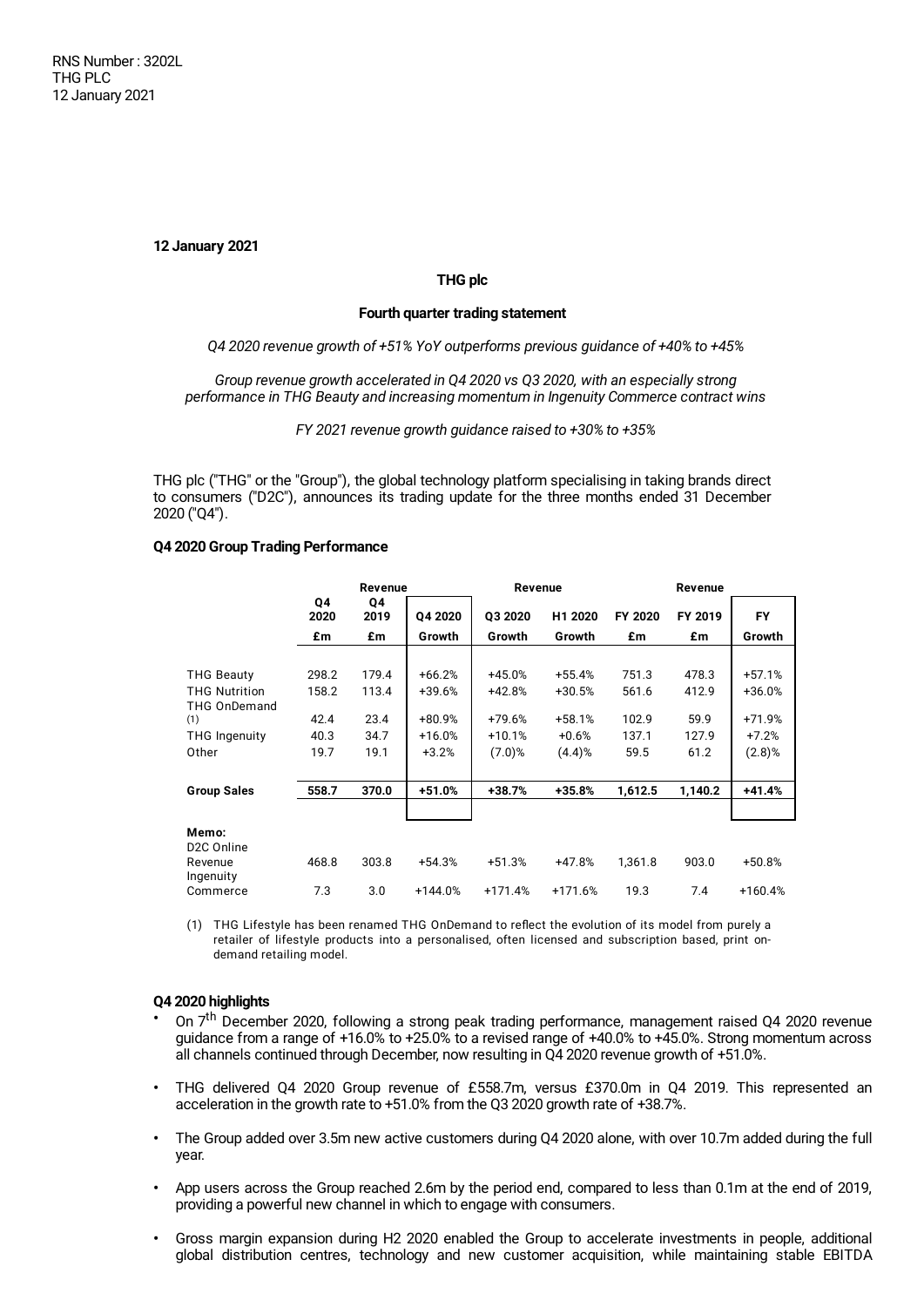margins. These investments should play a key role in underpinning long-term revenue growth.

**•** A combination of significant investments made over the past two years and the fantastic efforts of our warehouse colleagues produced a strong operational performance, despite unprecedented levels of demand.

# **FY21 outlook & guidance**

In the recent trading update on 7<sup>th</sup> December 2020, medium-term revenue guidance was reiterated at +20% to +25%. On 29<sup>th</sup> December 2020, THG announced the acquisition of Dermstore.com, with anti-trust approval expected during January 2021.

Following the strong momentum with which THG has finished 2020, along with the expected contribution from Dermstore.com, management now expects FY 2021 revenue growth to be between +30% and +35% ahead of FY 2020.

### **Ingenuity Commerce contracts update**

Following a range of contract wins announced in the 7<sup>th</sup> December 2020 Trading Update, THG Ingenuity Commerce today announces a further selection of D2C and trade partnerships within the beauty and consumer verticals.

New business pipeline conversion continued at pace throughout 2020. Whilst new project implementations tend to be phased to avoid the peak trading period, the growth rate for Ingenuity Commerce revenue of +144.0% in Q4, plus the combination of recent contract wins and the current new business pipeline, provide a great deal of confidence and visibility for the new financial year. Growth will be supported by the investments made into the Business Development structure which increased from 5 to 54 employees through the year.

### Beauty

- **•** Galderma: Global dermatology company Galderma has partnered with THG Ingenuity to launch its Acnecide D2C UK website. The end-to-end contract will include trading, marketing, logistics, customer services and payment solutions.
- **•** Creed: Fragrance brand Creed has agreed a deal with THG Ingenuity to fully internationalise its digital brand presence across Europe and the UAE, including personalisation.
- **•** Erborian (L'Occitane Group): Skincare brand Erborian, part of the L'Occitane Group, is launching a D2C localised site via THG Ingenuity across Spain, with scope to enter additional international markets and expand its global reach.

Brand and Consumer

- **•** GlaxoSmithKline (Consumer Healthcare): GlaxoSmithKline is partnering with THG Ingenuity to deliver an end-toend solution for its Vitamins portfolio in the UK, with a D2C site and support across hosting, marketing, trading, logistics, payments and customer services.
- **•** AkzoNobel: Following the announcement of THG's 10-year partnership with Homebase, leading UK paint brand Dulux, part of AkzoNobel, is working with THG Ingenuity to launch an exclusive new website for its Dulux Heritage collection as a concession within Homebase. The partnership between the three companies forms part of AkzoNobel's strategy to increase its D2C sales via digital channels.
- **•** Vimto: Soft drinks brand Vimto is working with THG Ingenuity to digitise its proposition in the UK, with the agreement including a new D2C website, fulfilment and client services.

Matthew Moulding, Executive Chairman and CEO commented:

*"I am pleased to report another strong performance through Q4 2020, during what has been a transformational year for THG. Due to the focus and dedication of our rapidly growing global workforce we have delivered some significant milestones in 2020.*

*"Following our successful listing on the London Stock Exchange in September 2020, we have accelerated our sales growth across all areas of the Group, underpinned by record new customer numbers. We have also started reinvesting capital raised at IPO, including over £360m in M&A, principally within the US beauty sector.*

*"Furthermore, we have also invested significantly in our people, creating 3,000 new jobs during 2020, largely within the U.K, but also across our international operations. During 2020, we have made significant progress in commercialising our Ingenuity Platform, fast becoming a major global player in taking brands direct to consumers.*

*"Each of these milestones further underpin THG's strategic growth pillars outlined at IPO, giving management significant confidence when looking ahead to 2021 and beyond, and driving the increase in our guidance for the year ahead.*

"I would like to thank all our dedicated colleagues who have risen to the challenge to deliver such a *strong performance in difficult and unprecedented global circumstances."*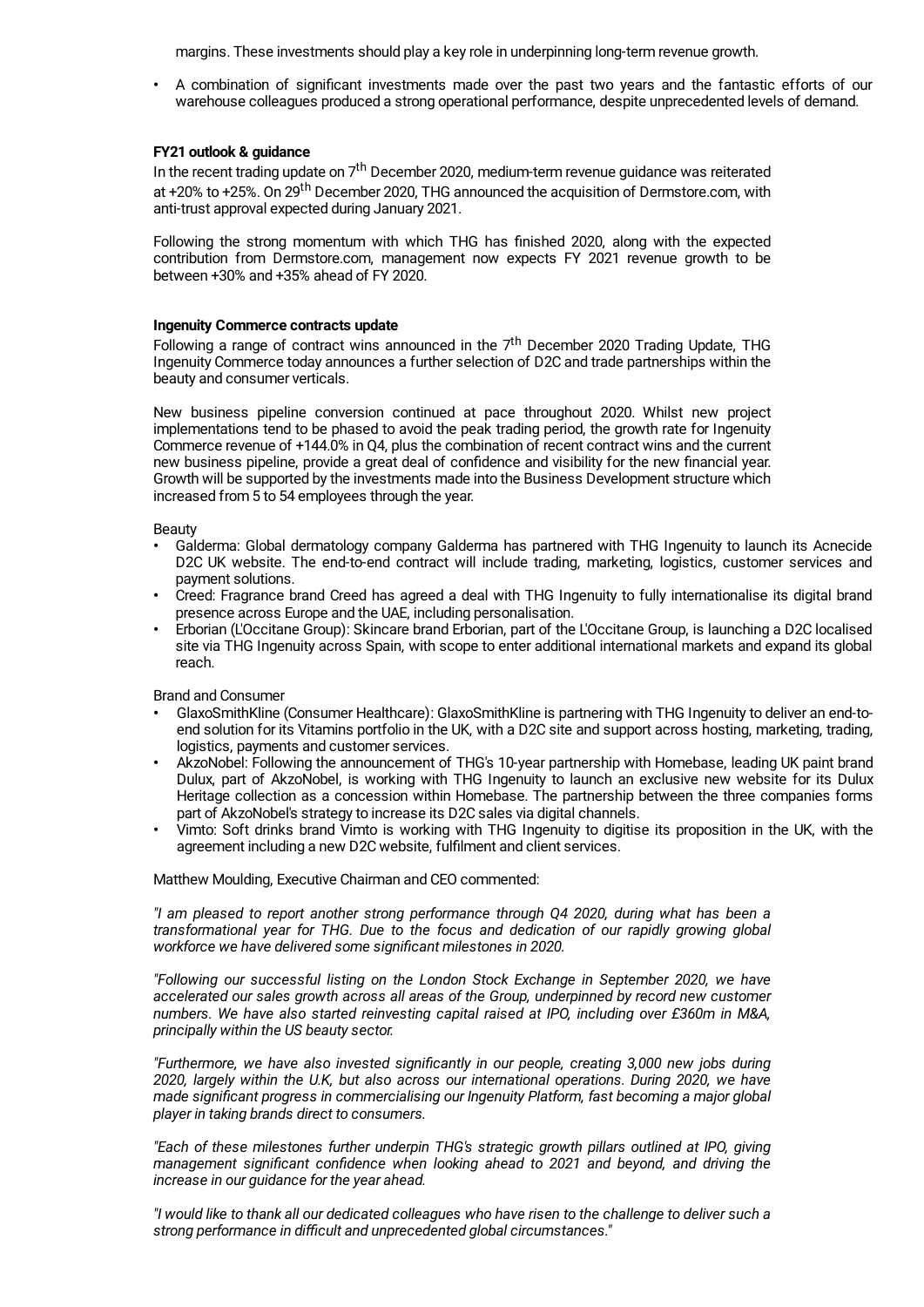# **Analyst and investor conference call**

THG plc will today host a conference call and audio webcast for analysts and investors at 8.30am (UK time) via the following links:

Audio webcast: <https://brrmedia.news/chv5n>

Conference call:

| UK dial-in:      | +44 33 0606 1118 |
|------------------|------------------|
| US dial-in:      | +1 646 813 7960  |
| Room number:     | 670095           |
| Participant PIN: | 2230             |

### **Please note questions will only be taken via the conference phone, and not the audio webcast.**

A replay will subsequently be available via the same link and on the Group's website:

<https://www.thg.com/results-reports-and-presentations>

#### **For further information please contact:**

**Investor enquiries - THG plc** Kate Grimoldby/Clara Melia **[Investor.Relations@thg.com](mailto:Investor.Relations@thg.com)** 

**Media enquiries - Powerscourt - Financial PR adviser** Tel: +44 (0) 20 7250 1446 Victoria Palmer-Moore/Nick Dibden/Lisa Kavanagh [thg@powerscourt-group.com](mailto:thg@powerscourt-group.com)

**THG plc**

Viki Tahmasebi Viki.tahmasebi@thg.com

#### **ENDS**

#### **Notes to editors**

THG (<u>www.thg.com</u>) is a vertically integrated digital-first consumer brands group, retailing its own brands, in beauty and nutrition plus third-party brands, via its proprietary technology platform to an online and global customer base. THG is powered by THG Ingenuity, its proprietary end-to-end ecommerce technology, infrastructure and brand building platform. THG's business is operated through the following businesses:

THG Ingenuity: Provides an end-to-end direct-to-consumer e-commerce solution for consumer brand owners under Software as a Service licences, in addition to stand-alone digital services, including hosting, studio content and translation services and Beauty product development and manufacturing.

THG Nutrition: A manufacturer and online D2C retailer of nutrition and wellbeing products and owner of the world's largest sports nutrition brand Myprotein, including its family of brands Myvegan, Myvitamins, Command, MP Clothing and Myprotein Pro.

THG Beauty: The globally pre-eminent digital-first brand owner, retailer and manufacturer in the prestige beauty market, combining its prestige portfolio of nine owned brands across skincare, haircare and cosmetics, the provision of a global route to market for over 850 third-party beauty brands through its portfolio of websites, including Lookfantastic, Skinstore and Mankind and the beauty subscription box brand GLOSSYBOX.

THG OnDemand: Personalisation and customisation is a key offering within THG OnDemand, enabling brands to offer unique products to a vast range of consumers across THG's global territories through websites including Zavvi, IWOOT and Pop in a Box.

Other: Luxury D2C websites including Coggles, AllSole and MyBag, in addition to THG Experience. The latter comprises prestige events locations at Hale Country Club & Spa, King Street Townhouse Hotel and Great John Street Hotel, providing deeply experiential brand building environments, most notably in support of THG Society, the Group's proprietary influencer marketing platform.

#### **Cautionary Statement**

*Certain statements included or incorporated by reference within this announcement may constitute "forwardlooking statements" in respect of the group's operations, performance, prospects and/or financial condition.* Forward-looking statements are sometimes, but not always, identified by their use of a date in the future or such *words and words of similar meaning as "anticipates", "aims", "due", "could", "may", "will", "should", "expects", "believes", "intends", "plans", "potential", "targets", "goal" or "estimates". By their nature, forward-looking statements involve a number of risks, uncertainties and assumptions and actual results or events may differ materially from those expressed or implied by those statements. Accordingly, no assurance can be given that any particular expectation will be met and reliance should not be placed on any forward-looking statement. Additionally, forward-looking statements regarding past trends or activities should not be taken as a representation that such trends or activities will continue in the future. No responsibility or obligation is accepted to update or revise any forward-looking statement resulting from new information, future events or*